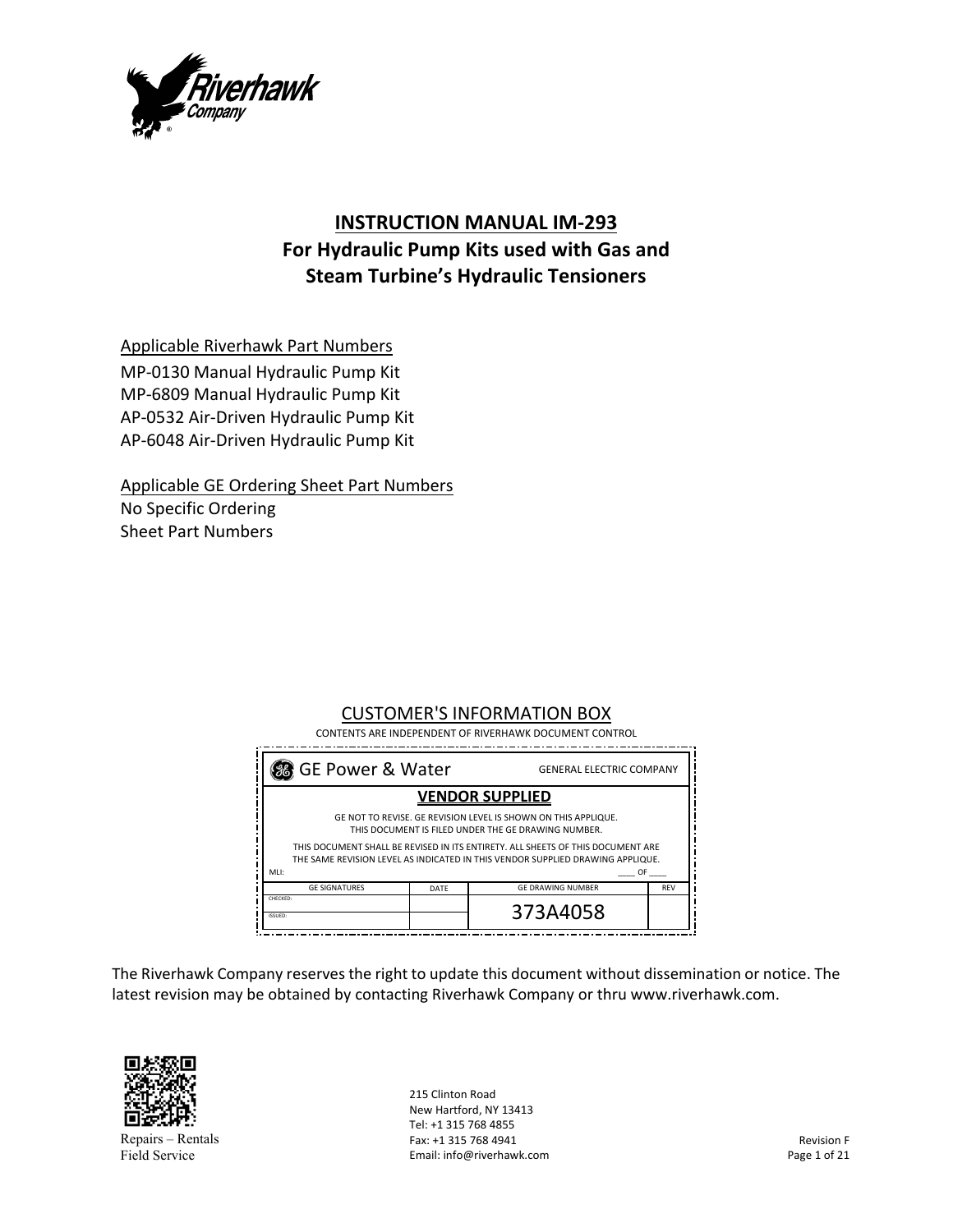## **Table of Contents**

| Section     | Description                            | Page Number |
|-------------|----------------------------------------|-------------|
| 1.0         | <b>Cautions and Safety Warnings</b>    | 3           |
| 2.0         | Scope                                  | 4           |
| 3.0         | <b>Quick Checklist</b>                 | 4           |
| 4.0         | <b>General Preparations Before Use</b> | 5           |
| 5.0         | Operation                              | 9           |
| 6.0         | Service and Maintenance                | 11          |
| 7.0         | Storage Instructions                   | 13          |
| 8.0         | <b>Frequently Asked Questions</b>      | 14          |
| 9.0         | <b>Revision History</b>                | 15          |
| Appendix A1 | <b>EC Declaration of Conformity</b>    | 16          |
| Appendix A2 | <b>UKCA Declaration of Conformity</b>  | 17          |
| Figure 1    | MP-0130 Manual Pump Kit                | 18          |
| Figure 2    | MP-0130 Manual Pump Kit                | 18          |
| Figure 3    | AP-0532 Air-Driven Pump Kit            | 19          |
| Figure 4    | AP-6048 Air-Driven Pump Kit            | 20          |
| Figure 5    | MP-6809 Manual Pump Kit                | 21          |
| Figure 6    | MP-6809 Manual Pump Kit                | 21          |



215 Clinton Road New Hartford, NY 13413 Tel: +1 315 768 4855 Fax: +1 315 768 4941 Email: info@riverhawk.com j

| <b>CUSTOMER'S INFORMATION BOX</b>                      |  |  |
|--------------------------------------------------------|--|--|
| CONTENTS ARE INDEPENDENT OF RIVERHAWK DOCUMENT CONTROL |  |  |

--------------------------------------

| <b>GE DRAWING NUMBER</b> |  |
|--------------------------|--|
|                          |  |
|                          |  |

Revision F Page 2 of 21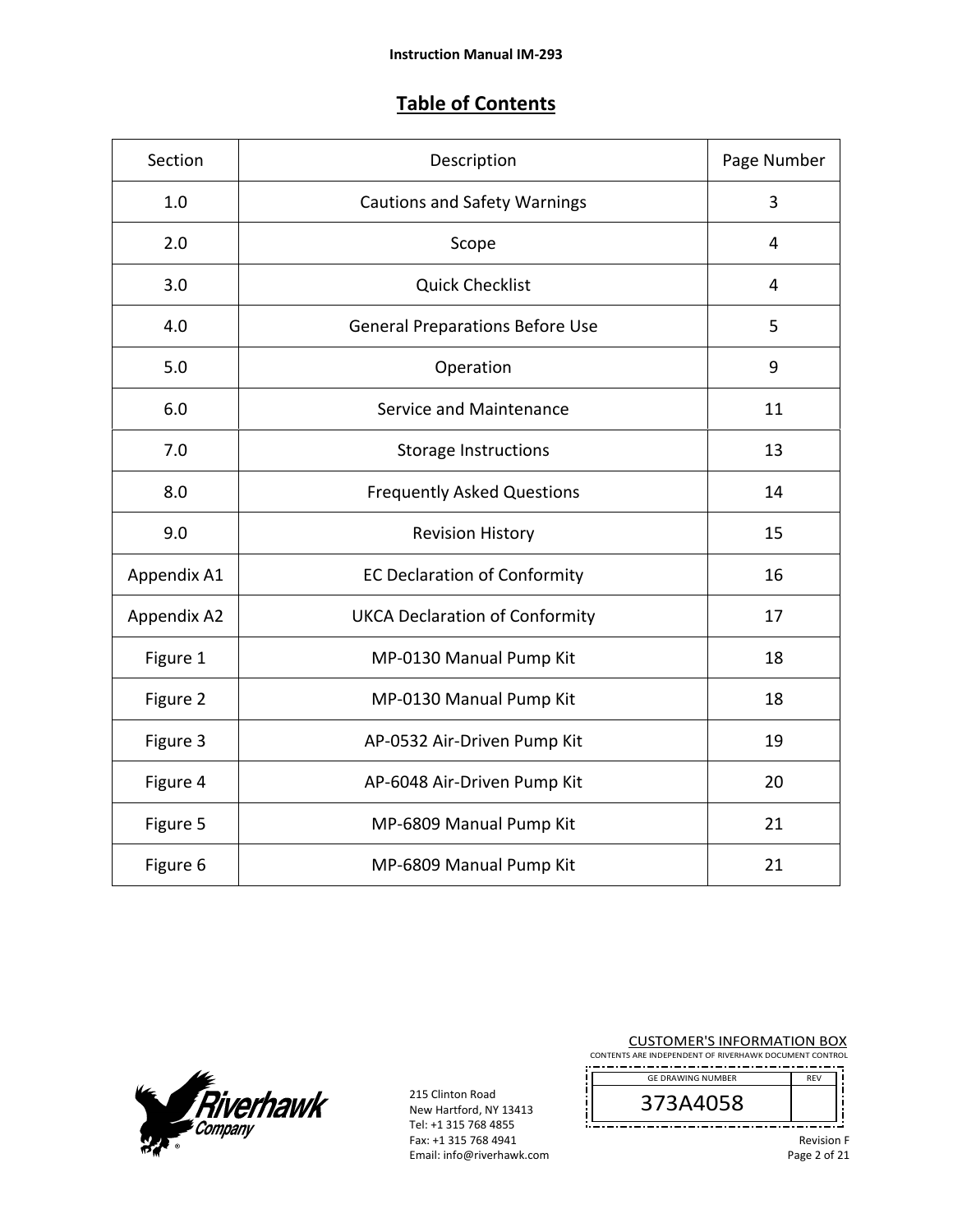### **1.0 Cautions and Safety Warnings**

#### **WARNING**

**Improper tool use and the failure to follow the correct procedures are the primary root causes of tool failures and personal injuries. A lack of training or experience can lead to incorrect equipment installation or incorrect pump use. Only trained operators with careful, deliberate actions should use hydraulic pumps and hydraulic tools.** 

#### **CAUTION**

Personal injury and equipment damage can occur if the proper health and safety codes and procedures are not followed. Contact the site's health and safety office to determine all applicable safety rules and regulations.

#### **WARNING**

The proper personal protective equipment must be worn at all times.

#### **CAUTION**

Riverhawk recommends that the hydraulic pumps should be returned to Riverhawk for periodic inspections. Replacement of obsolete hydraulic pumps is recommended. Functional upgrades are also recommended. The Riverhawk Service Returns Coordinator should be notified 3‐6 months prior to a planned outage to schedule an inspection service.

#### **CAUTION**

Air can become trapped in the hydraulic system when connecting hoses and tensioners to a hydraulic pump. Refer to the hydraulic tensioner's instructions to determine if bleeding the air out of the hydraulic system is required.

#### **CAUTION**

Depending on the amount of air present in the connected hoses or tensioners, it may be necessary to refill the pump with hydraulic oil.

#### **WARNING**

Check the maximum working pressures of the hoses and tensioners connected to the pump. Do not exceed the maximum working pressure of the pump, hose, or tensioner.



215 Clinton Road New Hartford, NY 13413 Tel: +1 315 768 4855 Fax: +1 315 768 4941 Email: info@riverhawk.com

| <b>CUSTOMER'S INFORMATION BOX</b>                      |  |  |
|--------------------------------------------------------|--|--|
| CONTENTS ARE INDEPENDENT OF RIVERHAWK DOCUMENT CONTROL |  |  |

--------------------------------------

| <b>GE DRAWING NUMBER</b> | <b>RFV</b> |
|--------------------------|------------|
| 373A4058                 |            |
|                          |            |

Revision F Page 3 of 21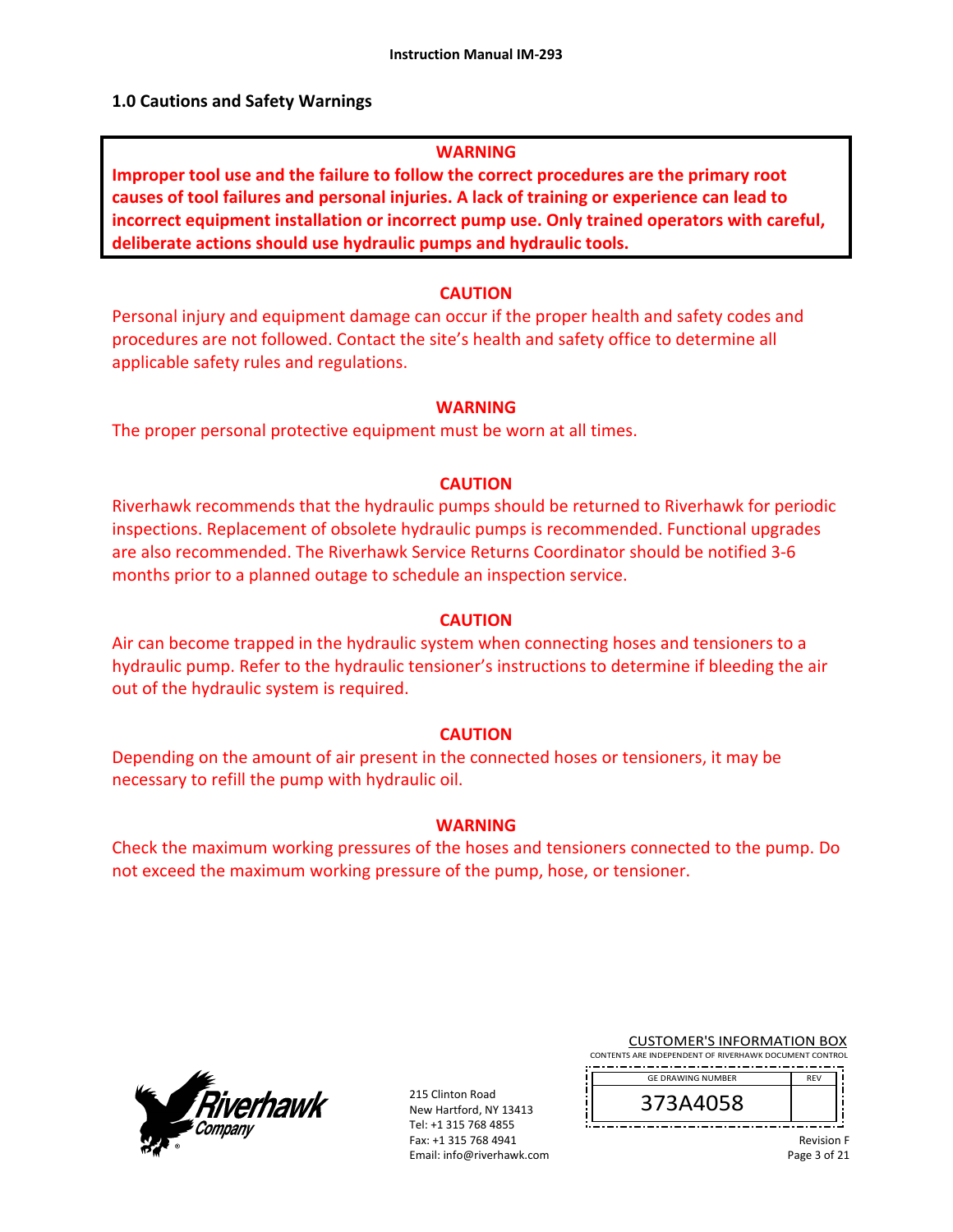### **2.0 Scope**

This document describes the proper use of a Riverhawk hydraulic pump kit.

| Riverhawk P/N | <b>GE VENDOC P/N</b> | Description                   |
|---------------|----------------------|-------------------------------|
| MP-0130       | 359B2506             | Manual Hydraulic Pump Kit     |
| MP-6809       | 373A4084             | Manual Hydraulic Pump Kit     |
| AP-0532       | 359B2502             | Air-Driven Hydraulic Pump Kit |
| AP-6048       | 269B8768             | Air-Driven Hydraulic Pump Kit |

The figures at the end of this manual depict the location of the components used to operate the hydraulic pump kits.

### **3.0 Quick Checklist**

□

The following checklist is intended as a summary of the steps needed to use the Riverhawksupplied hydraulic pump kits. New personnel or those experienced personnel who have not used the Riverhawk equipment recently are encouraged to read the entire manual.

- $\Box$  Check oil level in the hydraulic pump. (Refer to section 6.2 for more information)
- □ For the air-driven hydraulic pump, insure that the pump's air pressure is set between 80 psi [5.5 bar] to 100 psi [6.9 bar].
- $\Box$  Check hydraulic pressure gage for any damage.

Test the pump before connecting the hydraulic hose or tensioner.

- Manual Pump (Refer to section 4.1.1 for more information) Air Driven Pump (Refer to section 4.1.2 for more information)
- $\Box$  Check hydraulic hose for any damage. (Refer to section 4.2 for more information)
- $\Box$  Check hose collar setting. (Refer to sections 4.2.1 and 4.2.2 for more information)
- $\Box$  Check cleanliness of pump port and hose connection.
- $\Box$  Connect the hydraulic pump to the hydraulic hose.



215 Clinton Road New Hartford, NY 13413 Tel: +1 315 768 4855 Fax: +1 315 768 4941 Email: info@riverhawk.com

| <b>CUSTOMER'S INFORMATION BOX</b>                      |            |
|--------------------------------------------------------|------------|
| CONTENTS ARE INDEPENDENT OF RIVERHAWK DOCUMENT CONTROL |            |
| <b>GE DRAWING NUMBER</b>                               | <b>RFV</b> |
| 373A4058                                               |            |
|                                                        |            |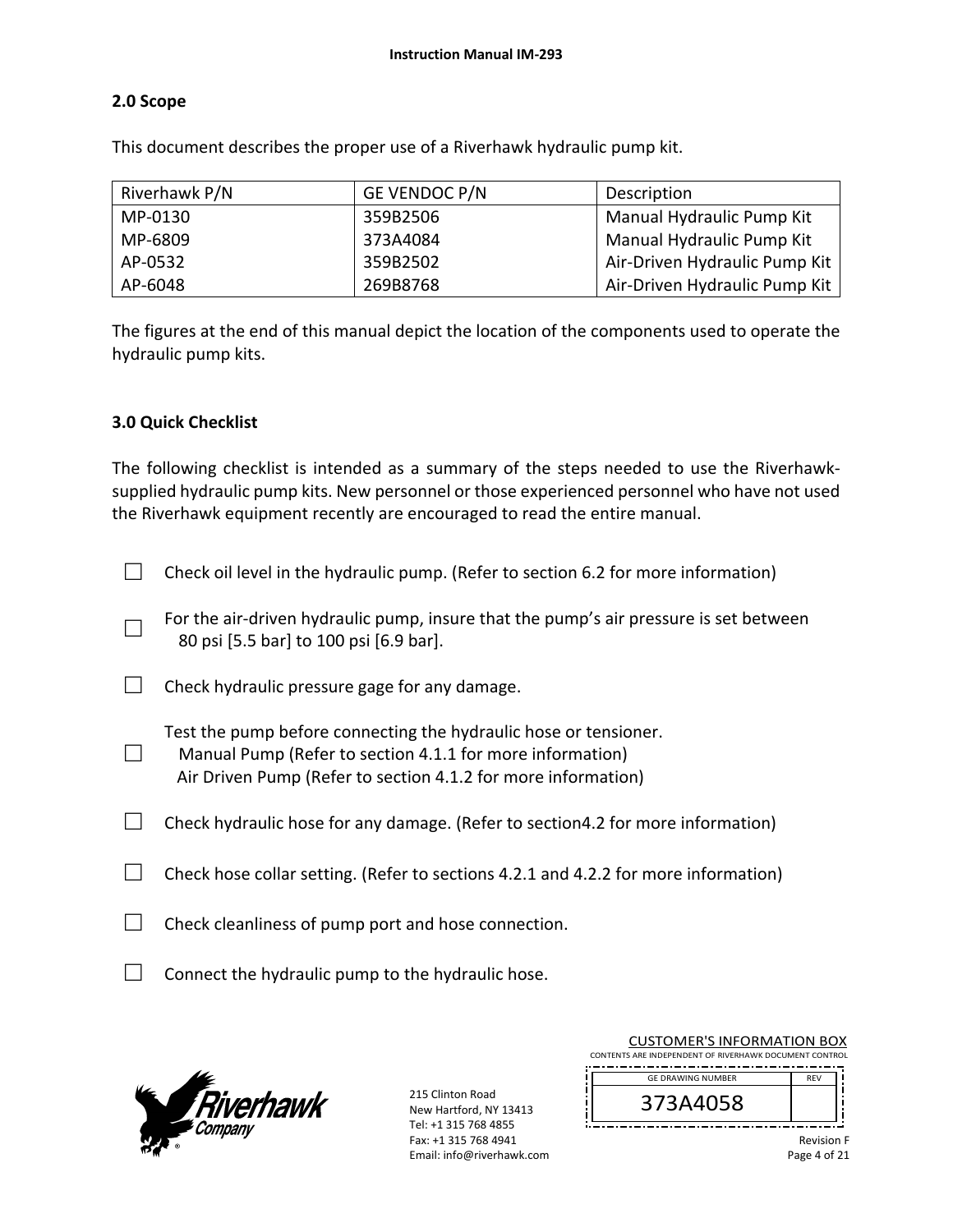$\Box$  Connect the hydraulic hose to the tensioner in accordance with the tensioner's instructions

### **4.0 General Preparations before Use**

### **4.1 Check Hydraulic Pump Kit**

### **4.1.1 Check Manual Hydraulic Pump Kit**

### **CAUTION**

Riverhawk recommends that the hydraulic pumps should be returned to Riverhawk for periodic inspections. Replacement of obsolete hydraulic pumps is recommended. Functional upgrades are also recommended. The Riverhawk Service Returns Coordinator should be notified 3‐6 months prior to a planned outage to schedule an inspection service.

Check the pump kit for any visible signs of damage. Do not use if the pump is damaged.

The pump kit is shipped from the Riverhawk factory full of hydraulic oil. Verify oil level as described in section 6.2.1.

Check hydraulic pressure gage for any damage.

Review section 5.1 for operating instructions prior to testing the pump.

Test pump by dead‐heading (leave port plug in place) and pump the lever arm. The pressure gauge should build pressure and then hold the steady pressure when the lever is motionless.

## **4.1.2 Check Air‐Driven Hydraulic Pump Kit**

### **CAUTION**

Riverhawk recommends that the hydraulic pumps should be returned to Riverhawk for periodic inspections. Replacement of obsolete hydraulic pumps is recommended. Functional upgrades are also recommended. The Riverhawk Service Returns Coordinator should be notified 3‐6 months prior to a planned outage to schedule an inspection service.

Check the pump kit for any visible signs of damage. Do not use if the pump is damaged.

The pump kit is shipped from the Riverhawk factory full of hydraulic oil. Verify oil level as described in section 6.2.3.



215 Clinton Road New Hartford, NY 13413 Tel: +1 315 768 4855 Fax: +1 315 768 4941 Email: info@riverhawk.com

| 373A4058                                               |            |  |
|--------------------------------------------------------|------------|--|
| <b>GE DRAWING NUMBER</b>                               | <b>RFV</b> |  |
| CONTENTS ARE INDEPENDENT OF RIVERHAWK DOCUMENT CONTROL |            |  |
| <b>CUSTOMER'S INFORMATION BOX</b>                      |            |  |

Revision F Page 5 of 21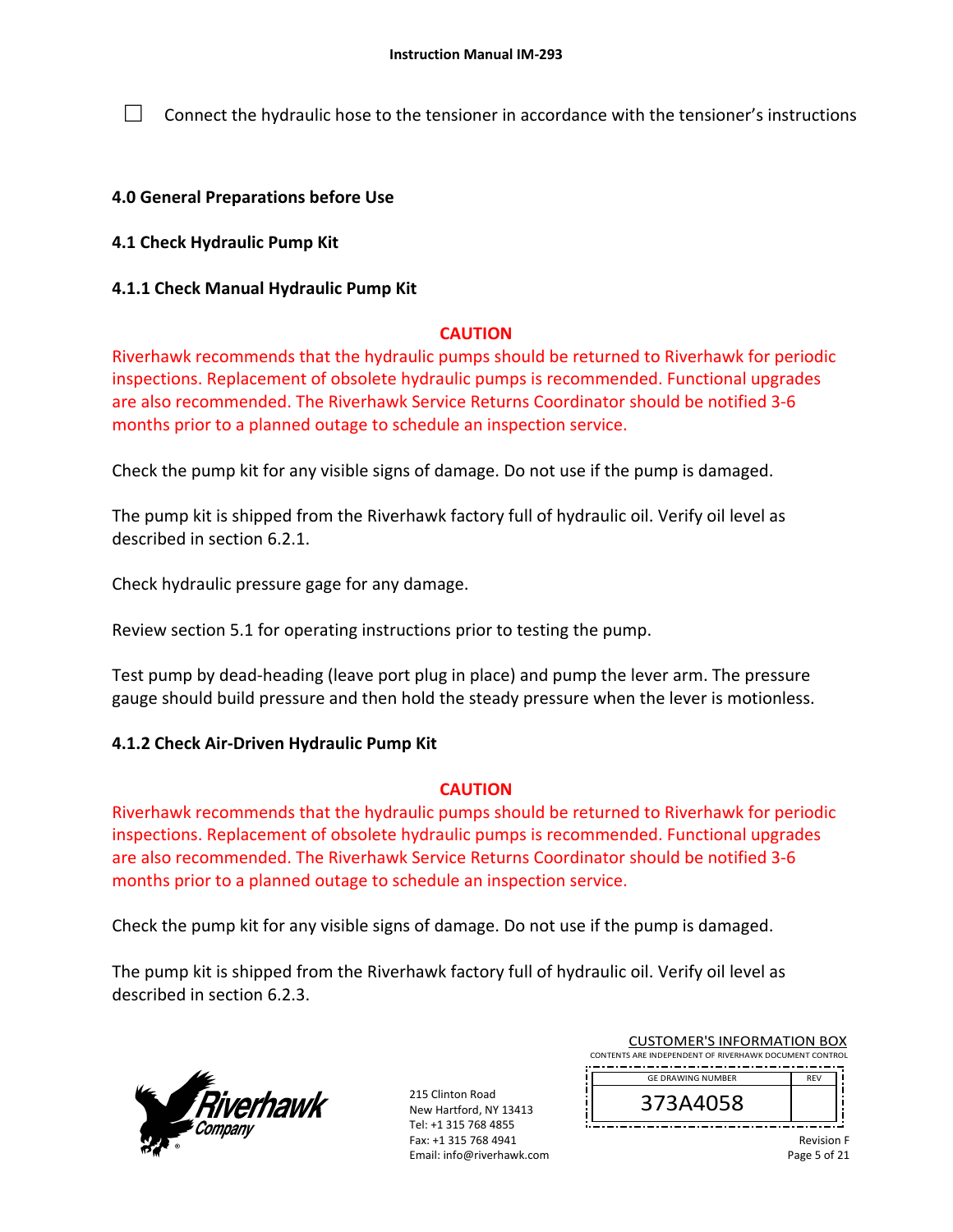Check hydraulic pressure gage for any damage.

The pump reservoir cap is sealed for shipment. Replace the grey shipping plug with the red plastic reservoir cap.

A supply of clean, dry air is required. Lubricated air is not required.

Attach the male air fittings to the pump's air filter‐regulator. Attach the female air fitting to the air hose.

Couple the air hose to the air filter‐regulator and adjust the air filter‐regulator knob until the air pressure gage reads the pressure level marked on the pump. For most air‐driven pumps, the air supply pressure should be set to within the range of 80 psi [5.5 bar] to 100 psi [6.9 bar].

Review section 5.2 for operating instructions prior to testing the pump.

Test pump by dead‐heading (leave port plug in place) and activate the pump. The pressure gauge should build pressure and then hold the steady pressure when the pump stops.

### **4.2 Check Hydraulic Hose**

Check the hydraulic hose for any damage including bent hose ends, kinked hose and split outer lining. If any damage is found, replace the hose immediately by contacting Riverhawk Company.

## **4.2.1 The 1/4" High Pressure Fitting Assembly**



**Illustration 1** 

The Riverhawk hydraulic hose may use a 1/4" High Pressure Fitting to connect to a tensioner. The hose connector is made from a three piece assembly: a gland nut, a collar, and a 1/4" tube or 1/4" hose end. (See Illustration 1)

To assembly the fitting, slide the gland nut over the 1/4" tube or 1/4" hose end. Turn the collar counter‐clockwise (**left hand** thread) on to the tube or hose end as shown in Illustration 1.



215 Clinton Road New Hartford, NY 13413 Tel: +1 315 768 4855 Fax: +1 315 768 4941 Email: info@riverhawk.com

| <b>CUSTOMER'S INFORMATION BOX</b>                      |            |
|--------------------------------------------------------|------------|
| CONTENTS ARE INDEPENDENT OF RIVERHAWK DOCUMENT CONTROL |            |
| <b>GE DRAWING NUMBER</b>                               | <b>RFV</b> |
| 373A4058                                               |            |
|                                                        |            |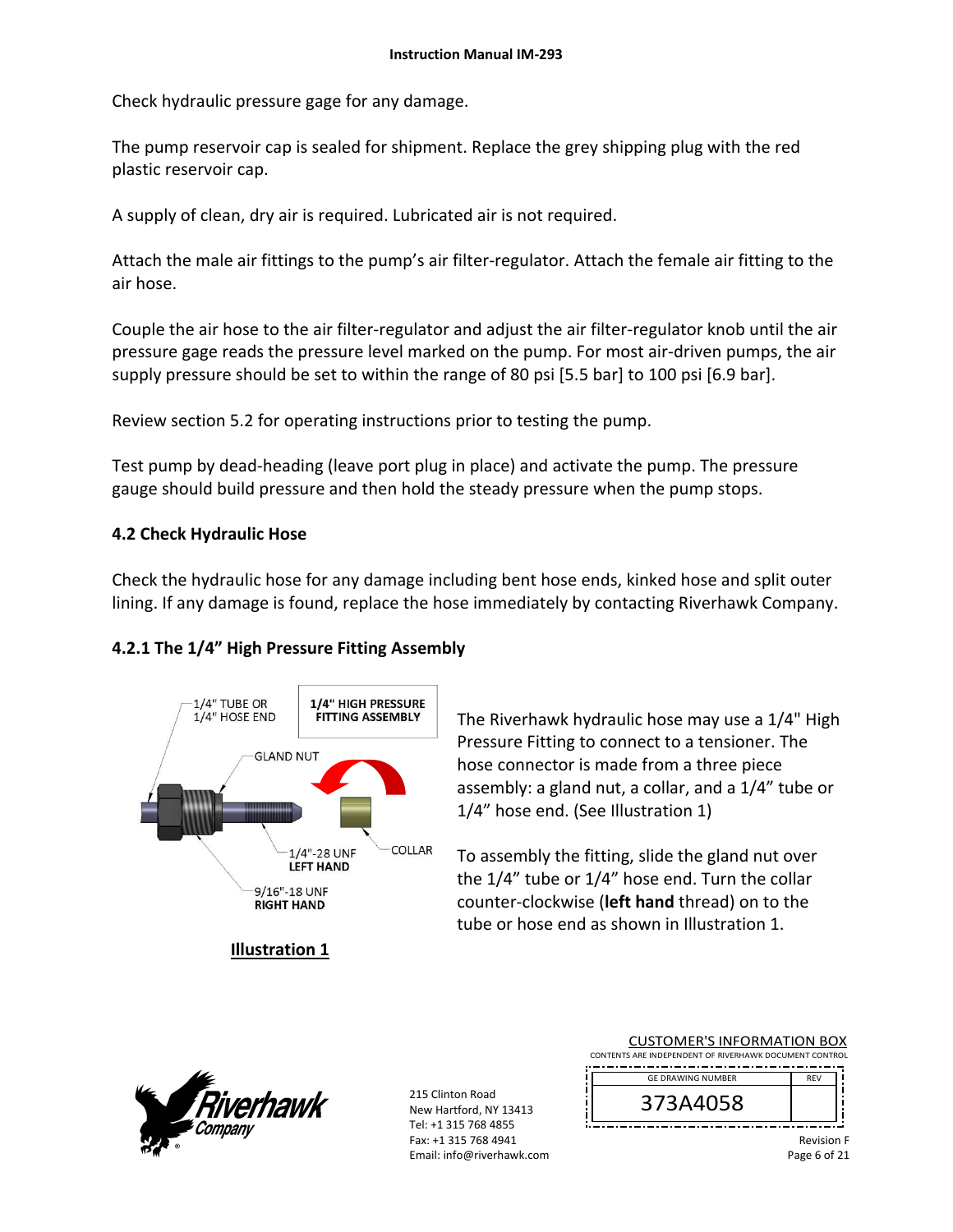

TO CONNECT TO MATING PORT: TORQUE GLAND NUT TO 25 FT-LBS (34 N-m)

## **Illustration 3**

The collar should be placed .125" (3.2 mm) from the tip of the cone. (See Illustration 2) It may be necessary to adjust this collar with a set of vise‐ grip pliers. Be careful to not strip the threads off the tube or hose end.

Slide the gland nut down over the collar. (See Illustration 3) Insert the 1/4" tube or 1/4" hose end into tensioner or hydraulic pump. While firmly holding the tube or hose end to stop it from rotating, turn the gland nut clockwise (**right hand** thread) and torque the gland nut to 25 FT‐LBS (34 N‐m).

## Tips:

- Make sure all parts are clean and free from debris.
- Protect the cone on the end of the  $1/4$ " tube or 1/4" hose end from scratches as this is the sealing surface.
- Replace red plastic caps when finished to protect the threads and cone.



215 Clinton Road New Hartford, NY 13413 Tel: +1 315 768 4855 Fax: +1 315 768 4941 Email: info@riverhawk.com

| <b>CUSTOMER'S INFORMATION BOX</b>                      |  |  |
|--------------------------------------------------------|--|--|
| CONTENTS ARE INDEPENDENT OF RIVERHAWK DOCUMENT CONTROL |  |  |

| <b>GE DRAWING NUMBER</b> |  |
|--------------------------|--|
| رح<br>4030<br>، د        |  |
|                          |  |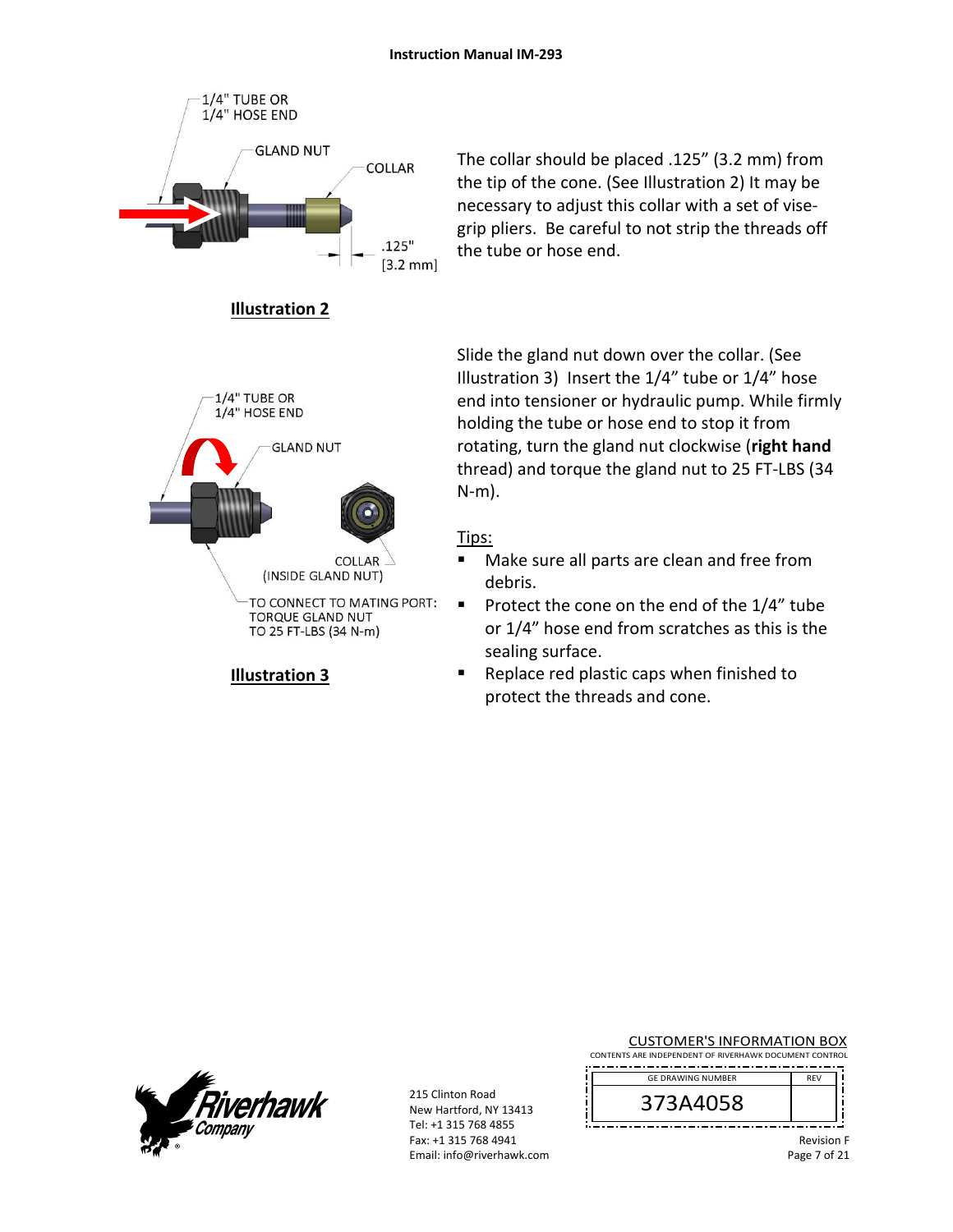### **4.2.2 The 3/8" High Pressure Fitting Assembly**



**Illustration 5** 

The Riverhawk hydraulic hose may use a 3/8" High Pressure Fitting to connect to a tensioner. The hose connector is made from a three piece assembly: a gland nut, a collar, and a 3/8" tube or 3/8" hose end. (See Illustration 4)

To assembly the fitting, slide the gland nut over the 3/8" tube or 3/8" hose end. Turn the collar counter‐clockwise (**left hand** thread) on to the tube or hose end as shown in Illustration 4.

The collar should be placed .250" (6.4 mm) from the tip of the cone. (See Illustration 5) It may be necessary to adjust this collar with a set of vise‐ grip pliers. Be careful to not strip the threads off the tube or hose end.



215 Clinton Road New Hartford, NY 13413 Tel: +1 315 768 4855 Fax: +1 315 768 4941 Email: info@riverhawk.com

| <b>CUSTOMER'S INFORMATION BOX</b>                      |  |  |
|--------------------------------------------------------|--|--|
| CONTENTS ARE INDEPENDENT OF RIVERHAWK DOCUMENT CONTROL |  |  |

| <b>GE DRAWING NUMBER</b> | FV |
|--------------------------|----|
| 373A4058                 |    |
|                          |    |

f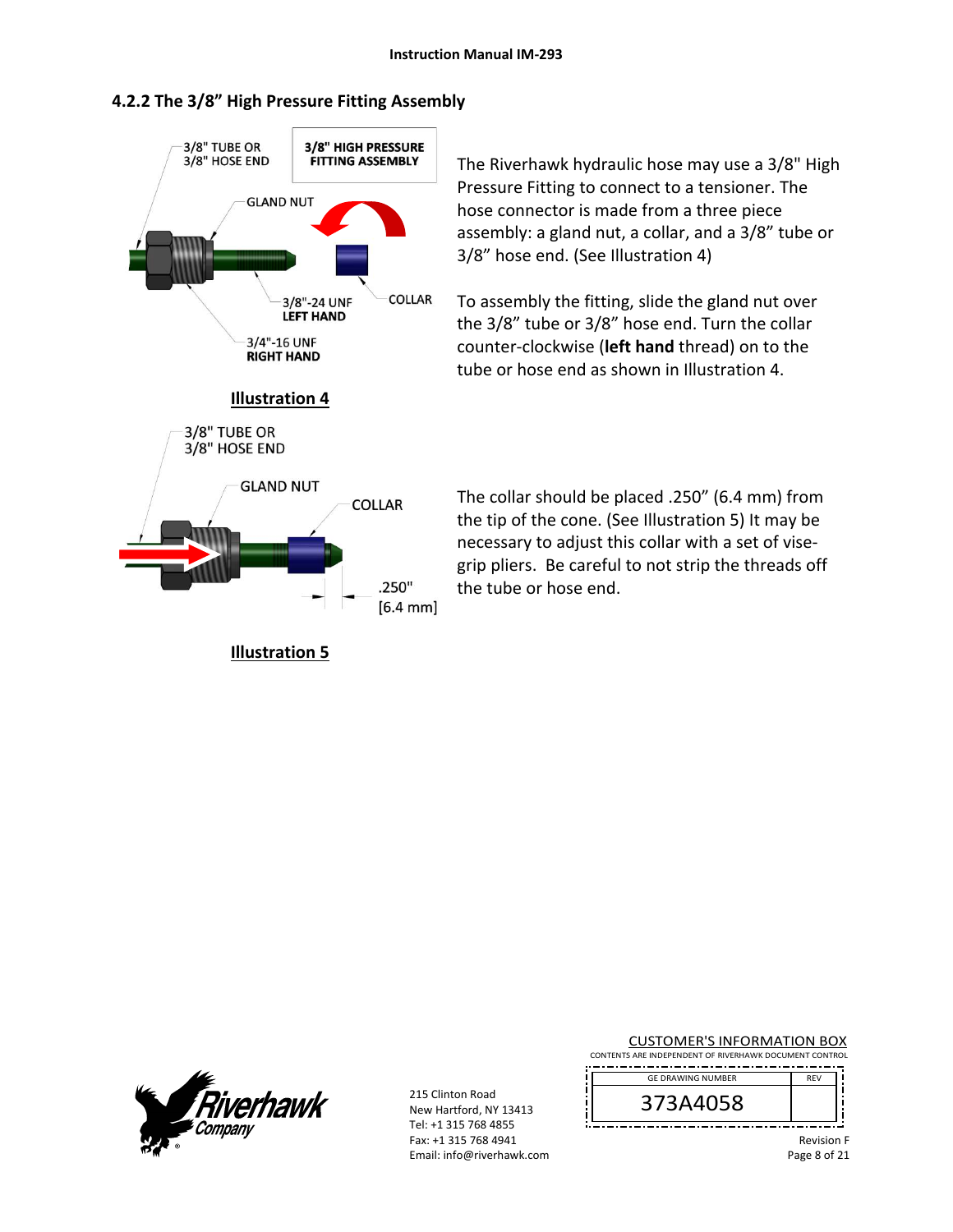

Slide the gland nut down over the collar. (See Illustration 6) Insert the 3/8" tube or 3/8" hose end into tensioner or hydraulic pump. While firmly holding the tube or hose end to stop it from rotating, turn the gland nut clockwise (**right hand** thread) and torque the gland nut to 50 FT‐LBS (68 N‐m).

### Tips:

- Make sure all parts are clean and free from debris.
- Protect the cone on the end of the 3/8" tube or 3/8" hose end from scratches as this is the sealing surface.
- Replace red plastic caps when finished to protect the threads and cone.

## **4.3 Check Hydraulic Port in the Pump and Tensioner**

Before connecting the hydraulic hose to the pump or tensioner, check the hydraulic port for grit, dirt, and other debris. Clean with a brush and, if necessary, with a volatile solvent such as acetone. Do not force the debris deeper into the port.

## **4.4 Check Hydraulic Tensioner**

Refer to the hydraulic tensioner instruction manual for inspection procedure.

## **5.0 Operation**

## **5.1 Manual Pump Operation**

The figures 1 and 2 at the end of this manual depict the location of the components used to operate the manual pump kits.

Step #1: Connect the pump to the tensioner with the appropriate hydraulic hose and open the release knob.

## **WARNING**

Check the maximum working pressures of the hoses and tensioners connected to the pump. Do not exceed the maximum working pressure of the pump, hose, or tensioner.



215 Clinton Road New Hartford, NY 13413 Tel: +1 315 768 4855 Fax: +1 315 768 4941 Email: info@riverhawk.com

| CONTENTS ARE INDEPENDENT OF RIVERHAWK DOCUMENT CONTROL |            |  |
|--------------------------------------------------------|------------|--|
| <b>GE DRAWING NUMBER</b>                               | <b>RFV</b> |  |
| 373A4058                                               |            |  |

CUSTOMER'S INFORMATION BOX

Revision F Page 9 of 21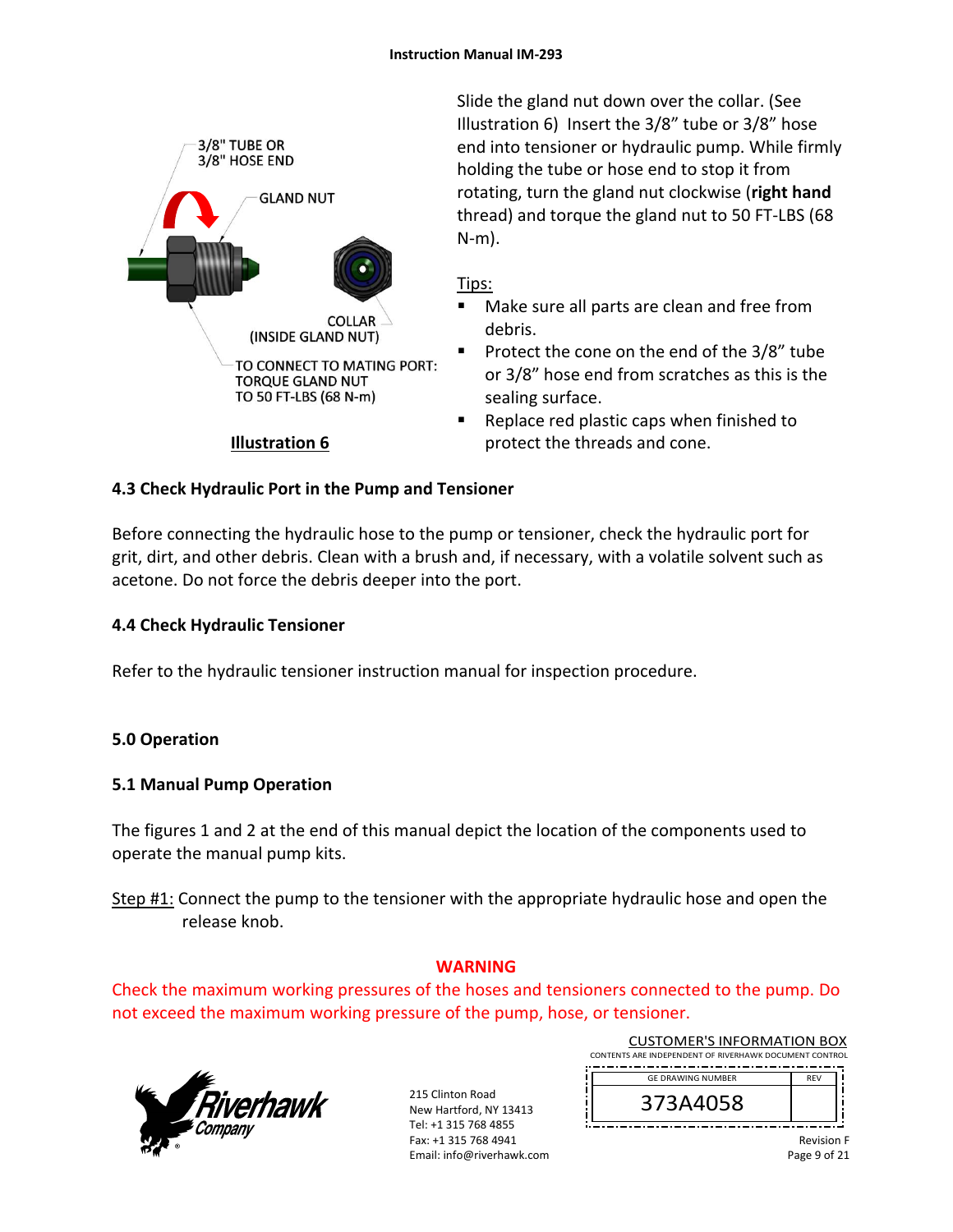Step #2: Follow the tensioner's instructions on how to install the tensioner.

Step #3: Follow the tensioner's instructions describing when to pressurize the hydraulic system.

### **CAUTION**

Air can become trapped in the hydraulic system when connecting hoses and tensioners to a hydraulic pump. Refer to the hydraulic tensioner's instructions to determine if bleeding the air out of the hydraulic system is required.

### **CAUTION**

Depending on the amount of air present in the connected hoses or tensioners, it may be necessary to refill the pump with hydraulic oil.

- Step #4: Close the release knob and pump the lever until the target hydraulic pressure is reached.
- Step #5: Once the target pressure is reached, perform the steps required by the tensioner's instructions.
- Step #6: To relieve the hydraulic pressure, open the release knob to allow the tensioner to fully retract. The tensioner will take approximately 30 seconds to retract.

It is the best practice to leave the release knob in the open position while the tensioner is connected to the pump. Even though the pump's pressure gage reads no pressure, the tensioner can still be retracting.

### **5.2 Air‐Driven Pump Operation**

The figures 3 and 4 at the end of this manual depict the location of the components used to operate the hydraulic pump kits.

Refer to the inside cover of the pump for instructions that are specific to the pump. The following sections are generic instructions that may be superseded by the instructions inside the pump.

Step #1: Connect the pump to the tensioner with the appropriate hydraulic hose.

### **WARNING**

Check the maximum working pressures of the hoses and tensioners connected to the pump. Do not exceed the maximum working pressure of the pump, hose, or tensioner.



215 Clinton Road New Hartford, NY 13413 Tel: +1 315 768 4855 Fax: +1 315 768 4941 Email: info@riverhawk.com

| <b>CUSTOMER'S INFORMATION BOX</b>                      |            |  |  |
|--------------------------------------------------------|------------|--|--|
| CONTENTS ARE INDEPENDENT OF RIVERHAWK DOCUMENT CONTROL |            |  |  |
| <b>GE DRAWING NUMBER</b>                               | <b>REV</b> |  |  |
| 373A4058                                               |            |  |  |

Revision F Page 10 of 21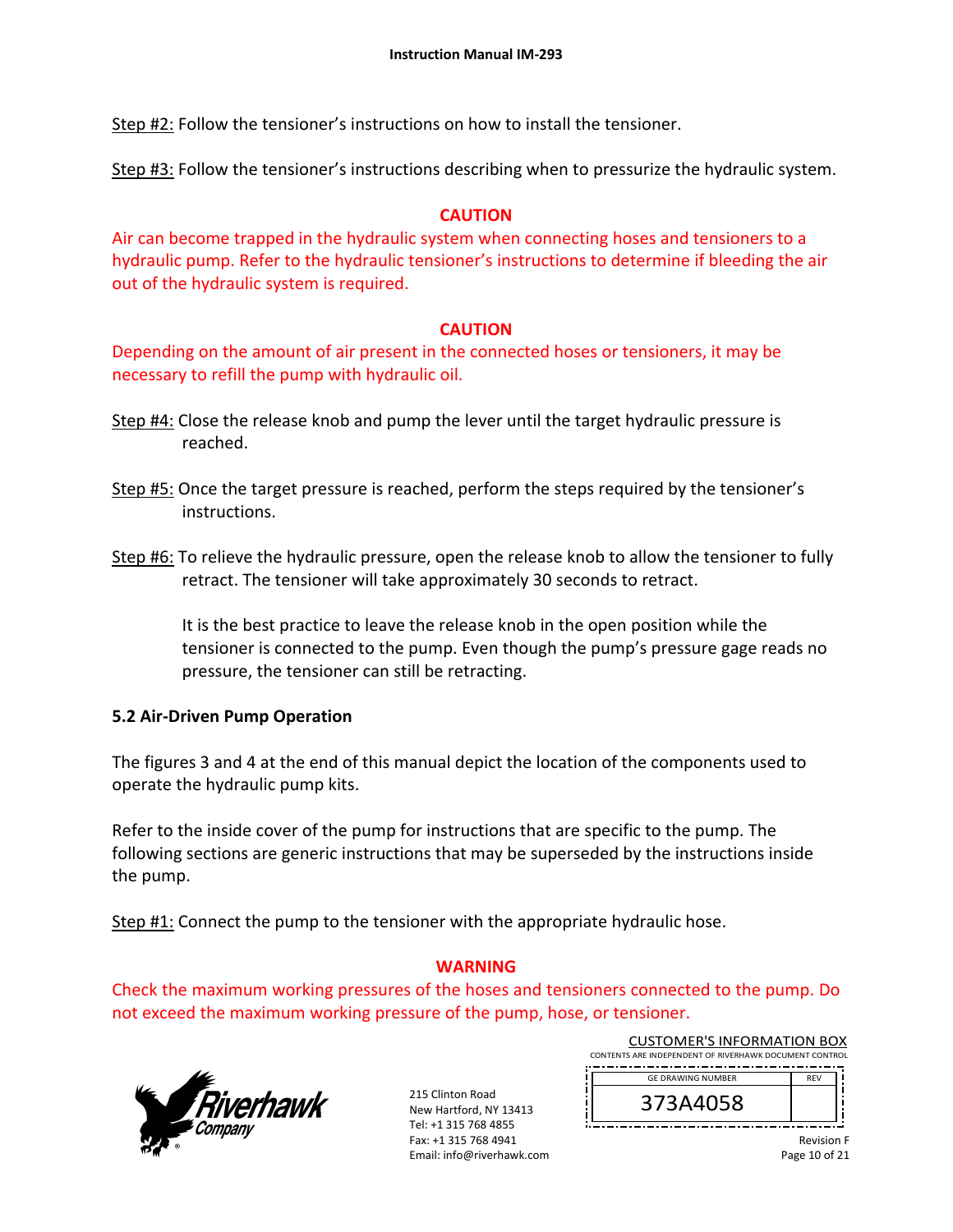Step #2: Follow the tensioner's instructions on how to install the tensioner.

Step #3: Follow the tensioner's instructions describing when to pressurize the hydraulic system.

### **CAUTION**

Air can become trapped in the hydraulic system when connecting hoses and tensioners to a hydraulic pump. Refer to the hydraulic tensioner's instructions to determine if bleeding the air out of the hydraulic system is required.

### **CAUTION**

Depending on the amount of air present in the connected hoses or tensioners, it may be necessary to refill the pump with hydraulic oil.

Step #4: Set the hydraulic pressure to zero by turning the hydraulic pressure control knob counterclockwise until it stops.

Step #5: Activate the pump's switch.

- Step #6: Slowly turn the hydraulic pressure knob clockwise until the target hydraulic pressure is reached.
- Step #7: Once the target pressure is reached, perform the steps required by the tensioner's instructions.

Step #8: Deactivate the pump's switch to release the hydraulic pressure.

It is the best practice to leave the air‐driven pump connected to the tensioner. Even though the pump's pressure gage reads no pressure, the tensioner can still be retracting.

### **6.0 Service and Maintenance**

### **6.1 Replacement Hydraulic Oil**

Lost oil should be replaced with Enerpac Hydraulic Oil. ISO 32 or equivalent hydraulic oil may be substituted. Do not overfill the pump's oil reservoir.



215 Clinton Road New Hartford, NY 13413 Tel: +1 315 768 4855 Fax: +1 315 768 4941 Email: info@riverhawk.com

| CUSTUMER S INFORMATION BUX                             |            |  |
|--------------------------------------------------------|------------|--|
| CONTENTS ARE INDEPENDENT OF RIVERHAWK DOCUMENT CONTROL |            |  |
|                                                        |            |  |
| <b>GE DRAWING NUMBER</b>                               | <b>RFV</b> |  |

 $CUTOMAEDICIMICORAATIONBON$ 

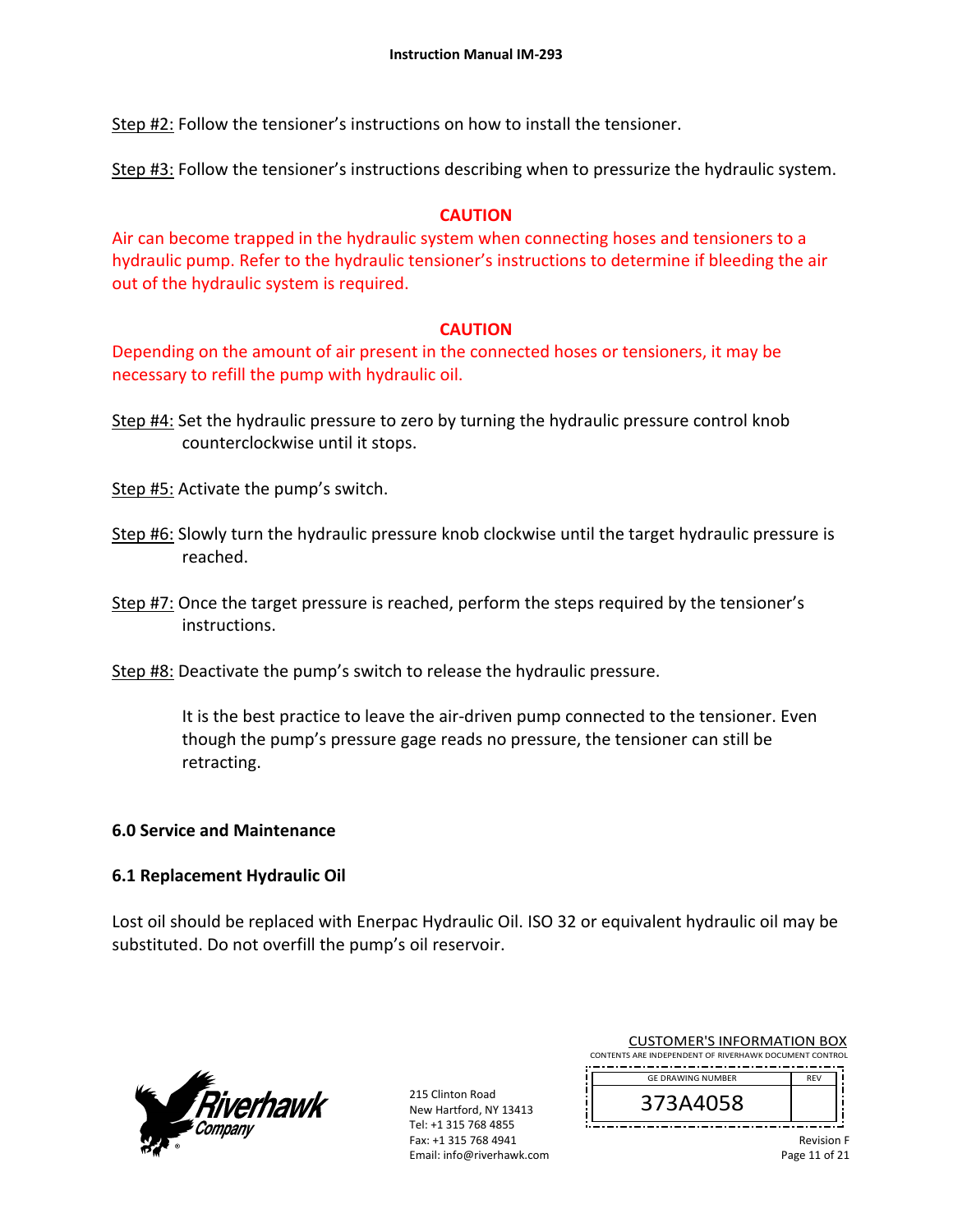#### **6.2 Hydraulic Oil Level**

#### **6.2.1 Oil Level for MP‐0130 Manual Pump Kits**

The filler hole on the hydraulic oil reservoir is also used to check the level. Position the pump with the pump head facing downwards and remove the filler plug. The oil level is correct when the oil reaches the bottom edge of the filler hole. Refit the filler plug and tightened to a maximum torque of 175in‐lbs [20Nm].

#### **6.2.2 Oil Level for MP‐6809 Manual Pump Kits**

The filler hole on the hydraulic oil reservoir is also used to check the level. The oil level is correct when the oil reaches the bottom edge of the filler hole. Refit the filler plug and tightened by hand until cap stops.

#### **6.2.3 Oil Level for Air‐Driven Pump Kits**

Place the pump kit on a flat level surface and remove the grey shipping plug or the red plastic reservoir cap. The oil level is correct when the oil is approximately 1 inch (25 mm) below the top of the reservoir. A flashlight may be helpful to see the oil level. Refit the grey shipping plug or the red plastic reservoir cap.

#### **6.3 Maintenance**

Lubricate the moving parts on the manual pump.

Check the air filter on the air‐driven pump kit for excessive dirt and debris buildup.

Examine the pump's hydraulic pressure gage for damage. In the absence of a site's preventative maintenance schedule, Riverhawk recommends a gage calibration every two years.

Check the hydraulic ports for grit, dirt, and other debris. Clean with a brush and, if necessary, with a volatile solvent such as acetone. Do not force the debris deeper into the port.

Check the hydraulic hose for any damage including bent hose ends and split outer lining. If any damage is found, replace the hose immediately by contacting the Riverhawk Company. Place the plastic end caps on the hose ends to protect the hose ends from damage.



215 Clinton Road New Hartford, NY 13413 Tel: +1 315 768 4855 Fax: +1 315 768 4941 Email: info@riverhawk.com

| CONTENTS ARE INDEPENDENT OF RIVERHAWK DOCUMENT CONTROL |            |  |  |
|--------------------------------------------------------|------------|--|--|
| <b>GE DRAWING NUMBER</b>                               | <b>RFV</b> |  |  |
| 3A405                                                  |            |  |  |

CUSTOMER'S INFORMATION BOX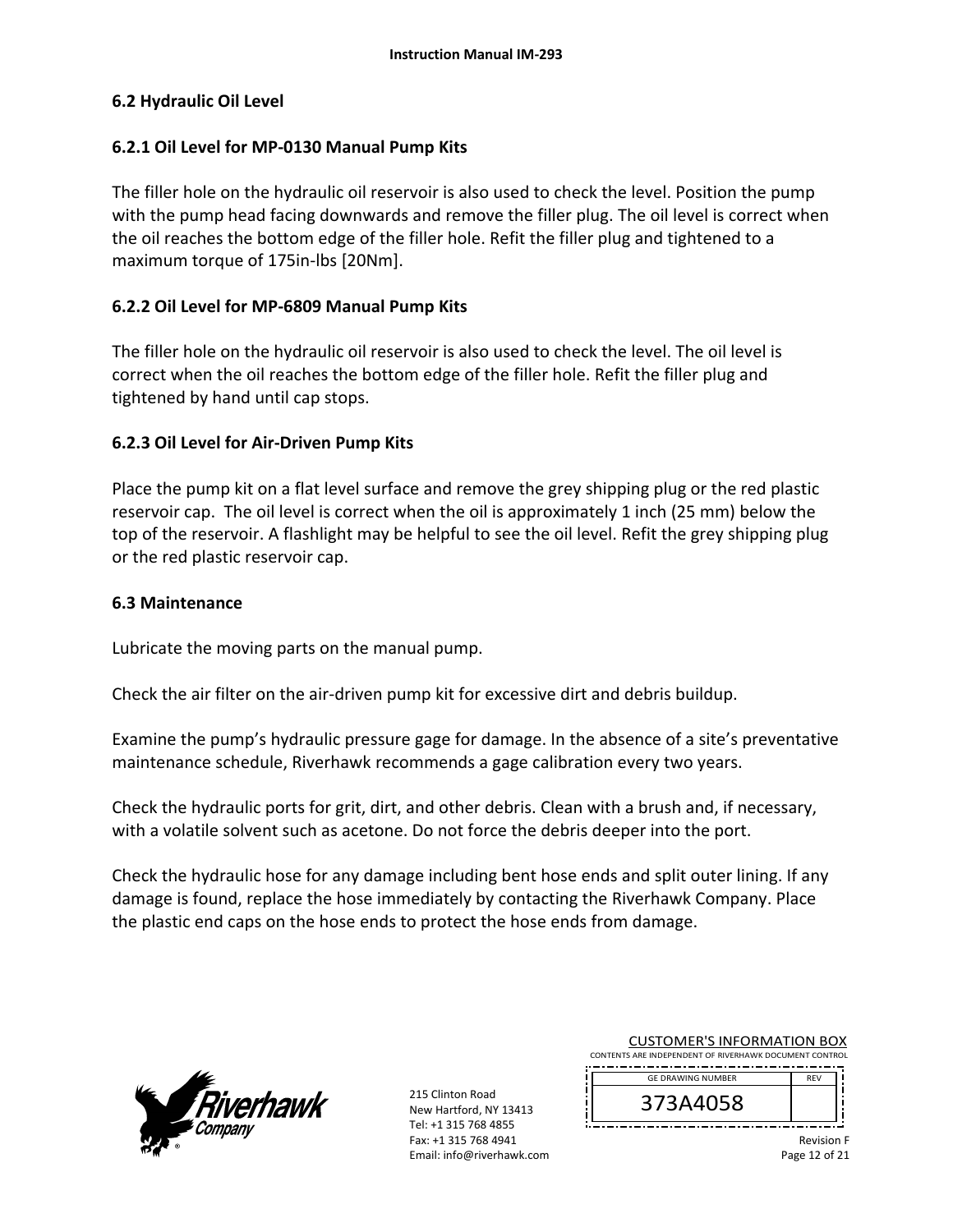### **7.0 Storage Instructions**

#### **7.1 MP‐0130 and MP‐6809 Manual Hydraulic Pump Kit**

Disconnect the hose from pump and place the metal plug into pump port. Place the plastic end caps on the hose ends to protect the hose ends from damage.

Check the hydraulic hose for any damage including bent hose ends and split outer lining. If any damage is found, replace the hose immediately by contacting the Riverhawk Company.

Wind the hydraulic hose around the pump and secure in place with the hose clamps.

Make sure the pump has not suffered any external damage as the result of impacts, mishandling, etc.

Clean pump and check that there are no external hydraulic oil leaks. If any leaks are observed, contact Riverhawk for repair options.

Lubricate the pump's moving parts before returning the pump to storage.

Place the hydraulic pump kit into the original shipping container.

#### **7.2 AP‐0532 and AP‐6048 Air‐Driven Hydraulic Pump Kits**

Disconnect the hose from pump and place the metal plug into pump port. Place the plastic end caps on the hose ends to protect the hose ends from damage.

Check the hydraulic hose for any damage including bent hose ends and split outer lining. If any damage is found, replace the hose immediately by contacting the Riverhawk Company.

Wind the hydraulic hose into a circle no smaller than 14" (360mm) in diameter and place into the original shipping container.

Make sure the pump has not suffered any external damage as the result of impacts, mishandling, etc.

Clean pump and check that there are no external hydraulic oil leaks. If any leaks are observed, contact Riverhawk for repair options.



215 Clinton Road New Hartford, NY 13413 Tel: +1 315 768 4855 Fax: +1 315 768 4941 Email: info@riverhawk.com

| <b>CUSTOMER'S INFORMATION BOX</b>                      |            |  |
|--------------------------------------------------------|------------|--|
| CONTENTS ARE INDEPENDENT OF RIVERHAWK DOCUMENT CONTROL |            |  |
| <b>GE DRAWING NUMBER</b>                               | <b>RFV</b> |  |

| <b>UL UNAWING NUMBER</b> | <u>вгч</u> |
|--------------------------|------------|
| J.<br>סכו                |            |
| --<br>--<br>--<br>- -    |            |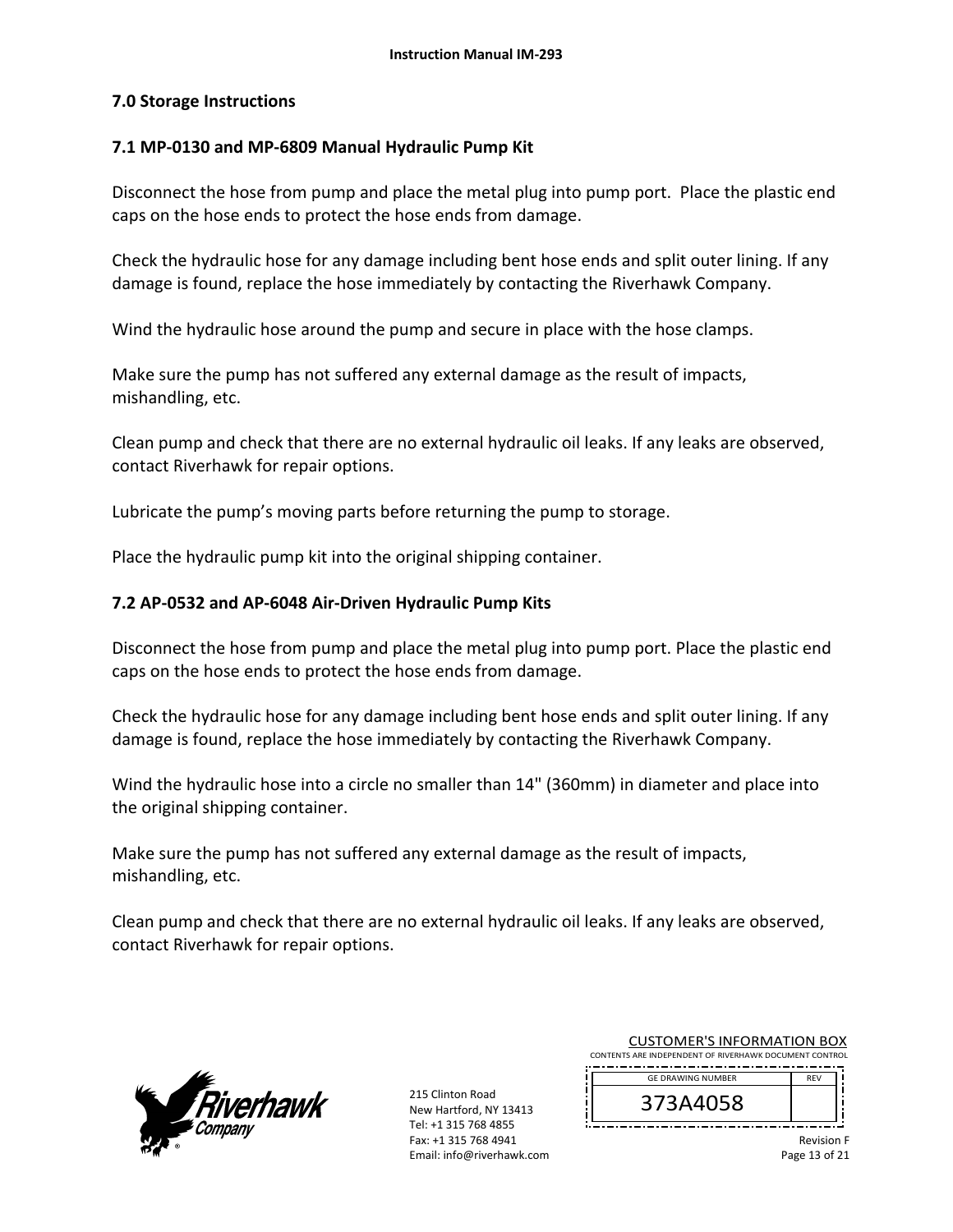The red oil reservoir cap should be removed and stored inside the pump box with the extra air hose fittings. Place the grey and black storage plug into the oil reservoir opening and tighten to secure the oil from spillage

Place the hydraulic pump kit into the original shipping container.

### **8.0 Frequently Asked Questions**

This section contains some frequently asked questions and problems. If the steps listed here do not solve your problem, contact the Riverhawk Company thru our website, email, or phone call.

- **Q:**  Can I rent a hydraulic tensioner kit?
- **A:**  Yes, Riverhawk has rental tensioner kits available for most of our hydraulic tensioners.
- **Q:**  The hydraulic pump appears to be leaking or does not build pressure.
- **A:**  Check the hose connection to the hydraulic pump. If the hose's high pressure fitting is not assembled correctly to the pump, it may look like the pump is leaking. Refer to sections 4.2.1 or 4.2.2 for the correct use of the high pressure fittings.

Inspect and clean the male cone at the end of the hose, the cone must be free of damage and debris. Also, inspect and clean the female cone at the bottom of the hydraulic port, the cone must also be free of damage and debris.

Check pump by dead heading as described in section 4.1.1 or section 4.1.2. If the problem continues, contact Riverhawk for guidance.

- **Q:**  The hydraulic hose appears to be leaking with gland nut tight.
- **A:**  If the high pressure fitting is not assembled correctly, it may look like the hose is leaking. Refer to sections 4.2.1 or 4.2.2 for the correct use of the high pressure fittings.

Inspect and clean the male cone at the end of the hose, the cone must be free of damage and debris. Also, inspect and clean the female cone at the bottom of the hydraulic port, the cone must also be free of damage and debris.



215 Clinton Road New Hartford, NY 13413 Tel: +1 315 768 4855 Fax: +1 315 768 4941 Email: info@riverhawk.com

| CONTENTS ARE INDEPENDENT OF RIVERHAWK DOCUMENT CONTROL |            |
|--------------------------------------------------------|------------|
| <b>GE DRAWING NUMBER</b>                               | <b>RFV</b> |
| 3734405                                                |            |

CUSTOMER'S INFORMATION BOX

Revision F Page 14 of 21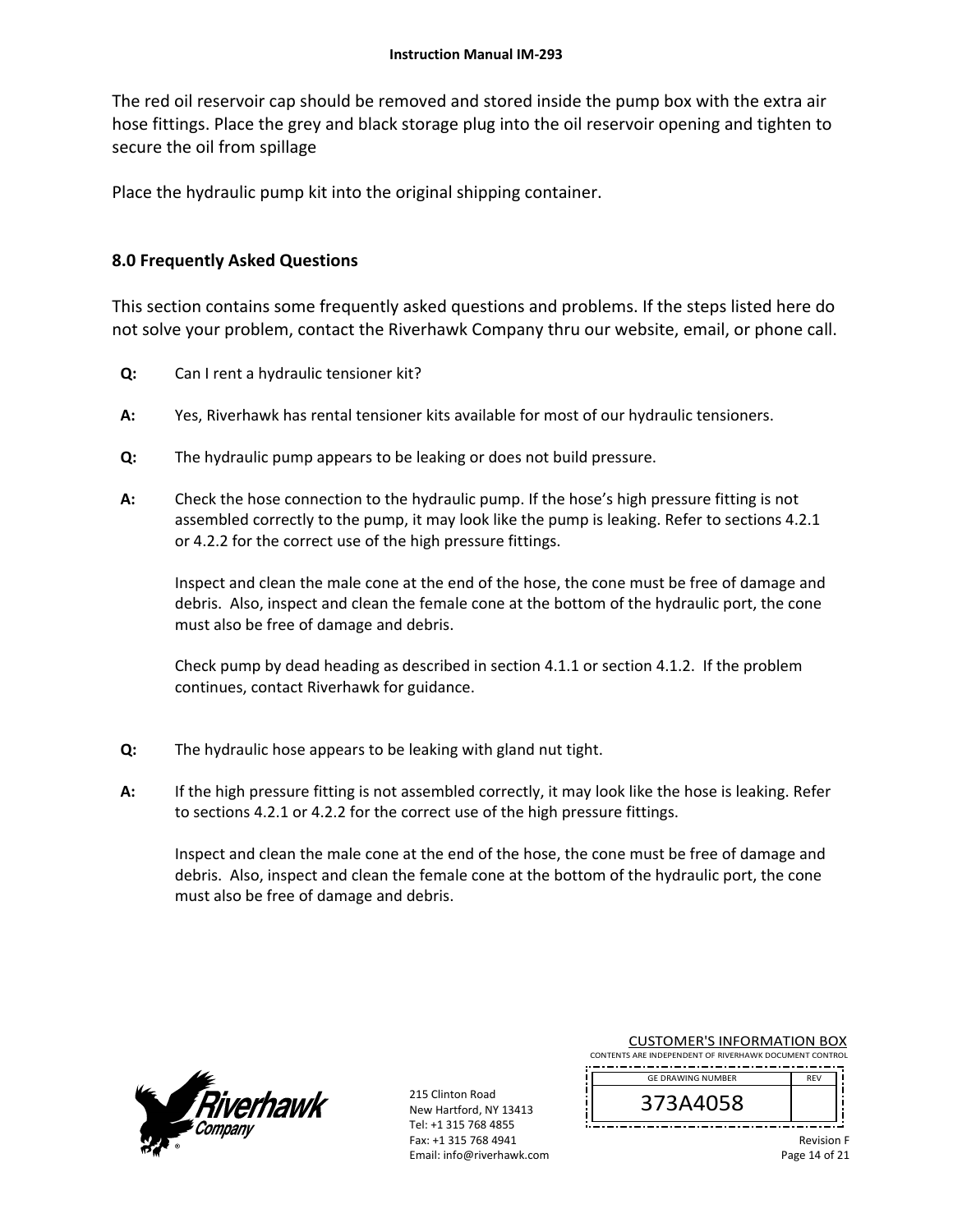- **Q:**  The hydraulic hose has a collar on it that can't be moved by hand.
- **A:**  The collar is held in place with a thread locking compound. This prevents the collar from moving too easily. Refer to sections 4.2.1 or 4.2.2 for the correct use of the high pressure fittings. It may be necessary to adjust this collar with a set of vise-grip pliers. Be careful to not strip the threads off the tube or hose end.

#### **9.0 Revision History**

| <b>Revision</b><br>Letter | <b>Effective Date</b> | Description                                                                      |
|---------------------------|-----------------------|----------------------------------------------------------------------------------|
| F                         | Jan 24, 2022          | Updated EC Declaration of Conformity; Added UKCA<br>Declaration of Conformity    |
| E                         | Nov 14, 2017          | Section 4.1.2, Section 6.2.3 was Section 6.2.2                                   |
| D                         | Jul 11, 2016          | Added hydraulic pressure gage references to sections 3,<br>4.1.1, 4.1.2, and 6.3 |
| C                         | May 5, 2015           | Added MP-6809 Manual Pump Kit                                                    |
| B                         | Mar 26, 2014          | Added AP-6048 Air-Driven Pump Kit, Added Appendix<br>A1                          |
| A                         | Oct 22, 2012          | Reformatted, general update to warnings and cautions                             |
|                           | Aug 16, 2012          | Released                                                                         |



215 Clinton Road New Hartford, NY 13413 Tel: +1 315 768 4855 Fax: +1 315 768 4941 Email: info@riverhawk.com CUSTOMER'S INFORMATION BOX

CONTENTS ARE INDEPENDENT OF RIVERHAWK DOCUMENT CONTROL 

| <b>GE DRAWING NUMBER</b> |  |
|--------------------------|--|
| ., –<br>373A4058         |  |
|                          |  |

Revision F Page 15 of 21

۱i f. ۱i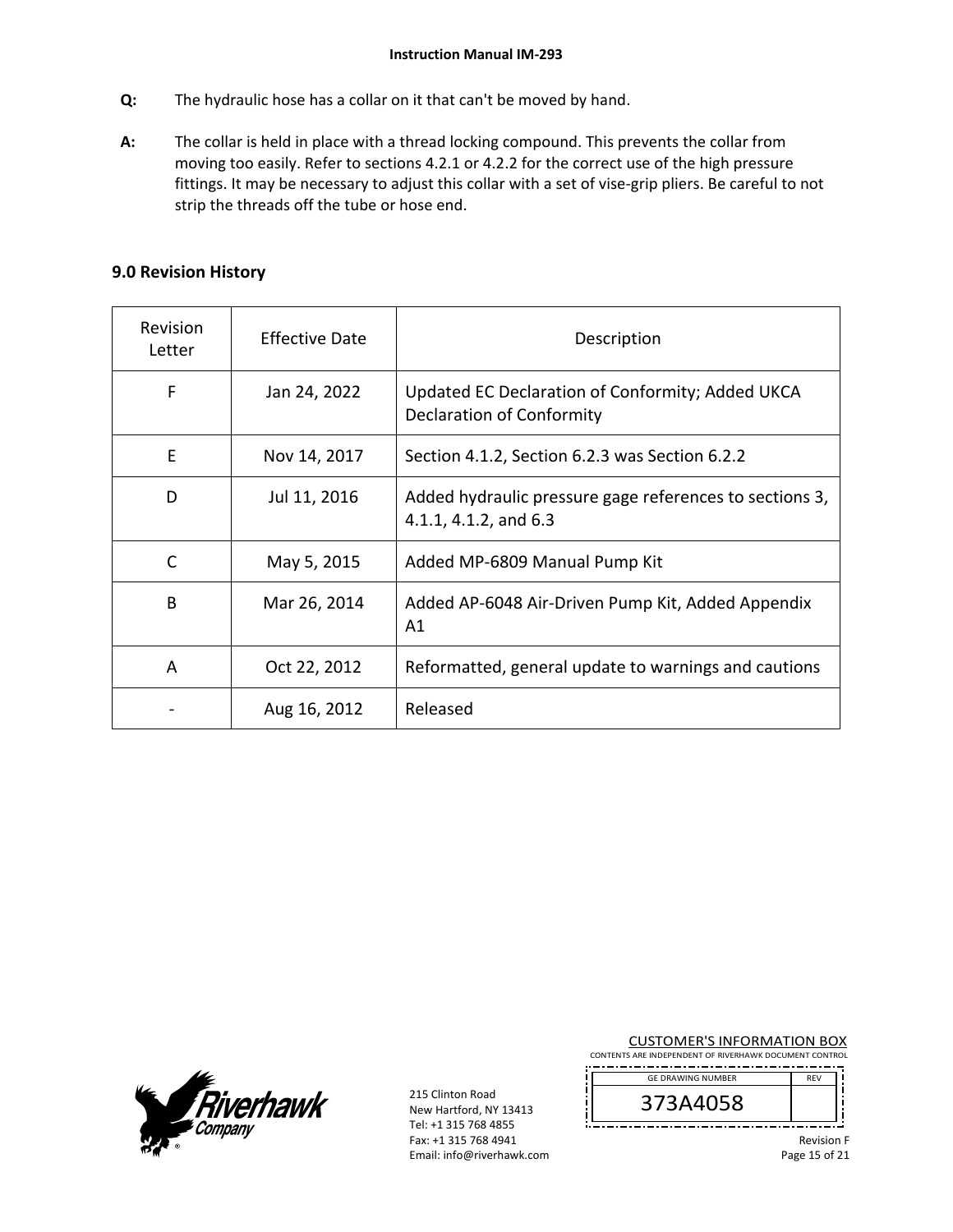#### **Appendix A1**

## **EC Declaration of Conformity**

| Manufacturer: | Riverhawk Company           |
|---------------|-----------------------------|
| Address:      | 215 Clinton Road            |
|               | New Hartford, NY 13413, USA |

The hydraulic pump and bolt tensioning tool described in this manual are used for installing and applying tension to large bolts that are specifically designed by Riverhawk Company to be tensioned hydraulically.

All applicable sections of European Directive 2006/42/EC for machinery have been applied and fulfilled in the design and manufacture of the hydraulic pump and bolt tensioning tool described in this manual. Reference also ISO 12100:2010, ISO 4413:2010, and ISO 4414:2010.

Furthermore, this equipment has been manufactured under the Riverhawk quality system per EN ISO 9001:2015

Consult the Declaration of Conformance included with the shipment of this equipment that identifies the authorized Riverhawk representative, applicable serial numbers, and appropriate signature.



215 Clinton Road New Hartford, NY 13413 Tel: +1 315 768 4855 Fax: +1 315 768 4941 Email: info@riverhawk.com CUSTOMER'S INFORMATION BOX

CONTENTS ARE INDEPENDENT OF RIVERHAWK DOCUMENT CONTROL 

| <b>GE DRAWING NUMBER</b> | <b>REV</b> |
|--------------------------|------------|
| 373A4058                 |            |
|                          |            |

Revision F Page 16 of 21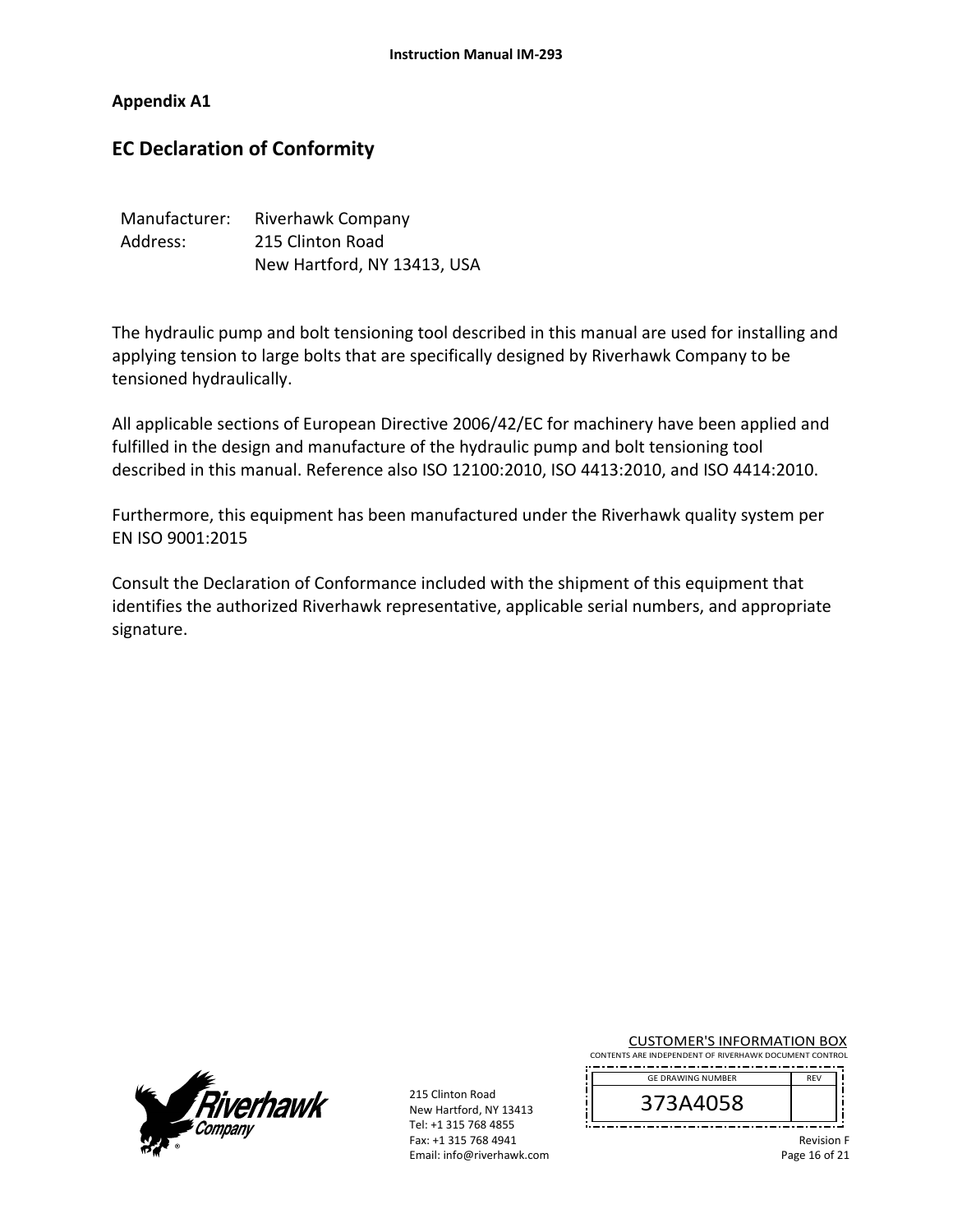#### **Appendix A2**

## **UKCA Declaration of Conformity**

| Manufacturer: | Riverhawk Company           |
|---------------|-----------------------------|
| Address:      | 215 Clinton Road            |
|               | New Hartford, NY 13413, USA |

The hydraulic pump and bolt tensioning tool described in this manual are used for installing and applying tension to large bolts that are specifically designed by Riverhawk Company to be tensioned hydraulically.

All applicable sections of Supply of Machinery (Safety) 2008 have been applied and fulfilled in the design and manufacture of the hydraulic pump and bolt tensioning tool described in this manual. Reference also ISO 12100:2010, ISO 4413:2010, and ISO 4414:2010.

Furthermore, this equipment has been manufactured under the Riverhawk quality system per EN ISO 9001:2015

Consult the Declaration of Conformance included with the shipment of this equipment that identifies the authorized Riverhawk representative, applicable serial numbers, and appropriate signature.



215 Clinton Road New Hartford, NY 13413 Tel: +1 315 768 4855 Fax: +1 315 768 4941 Email: info@riverhawk.com CUSTOMER'S INFORMATION BOX

CONTENTS ARE INDEPENDENT OF RIVERHAWK DOCUMENT CONTROL 

| <b>GE DRAWING NUMBER</b> |  |
|--------------------------|--|
| 73A4058                  |  |
|                          |  |

Revision F Page 17 of 21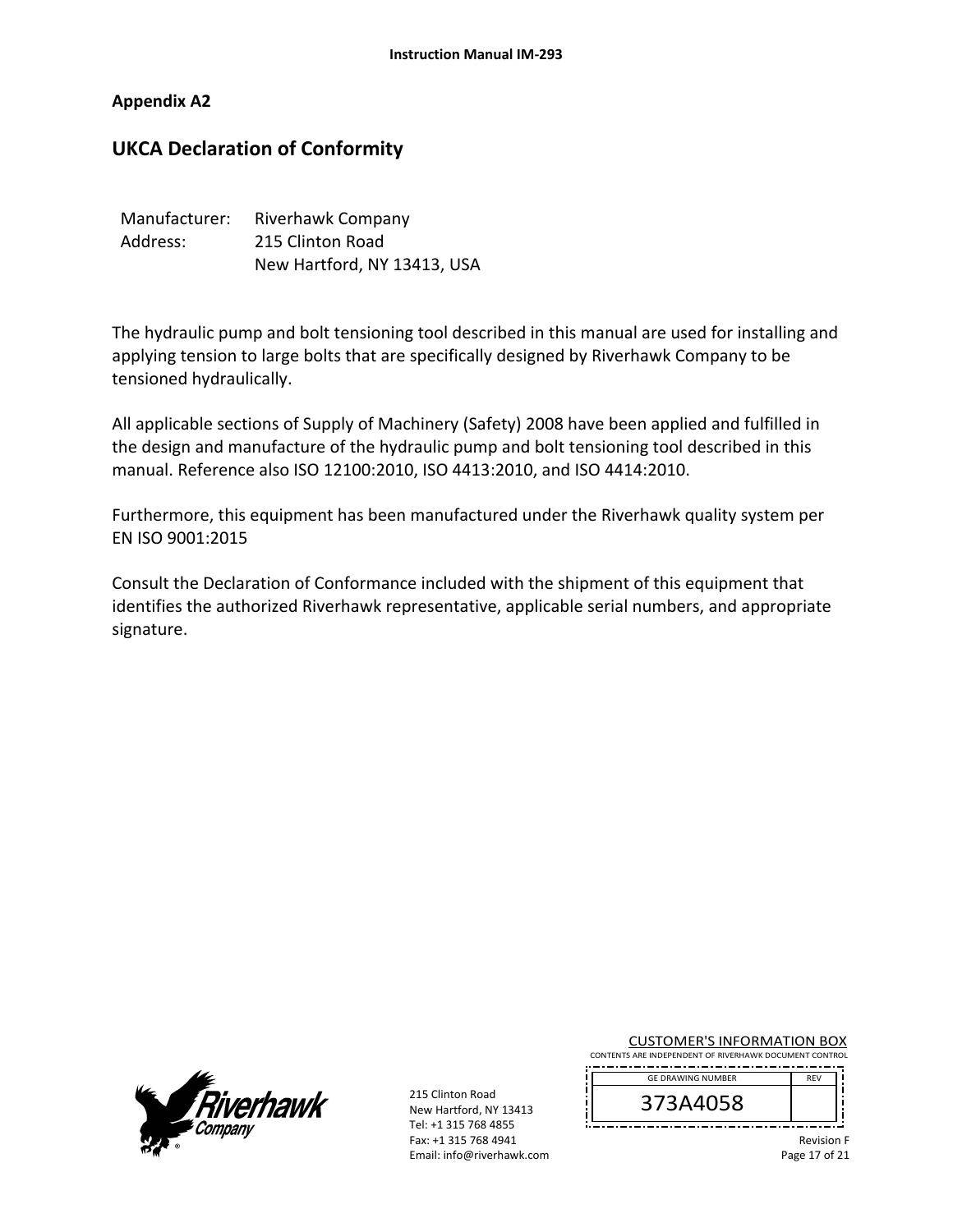

**Figure 1 – Sample Picture of MP‐0130 Hydraulic Pump with the Hydraulic Port plugged for testing (Right Side)** 



**Figure 2 – Sample Picture of MP‐0130 Hydraulic Pump with the Hydraulic Port plugged for testing (Left Side)**



215 Clinton Road New Hartford, NY 13413 Tel: +1 315 768 4855 Fax: +1 315 768 4941 Email: info@riverhawk.com

| <b>GE DRAWING NUMBER</b> | <b>RFV</b> |  |
|--------------------------|------------|--|
|                          |            |  |

Revision F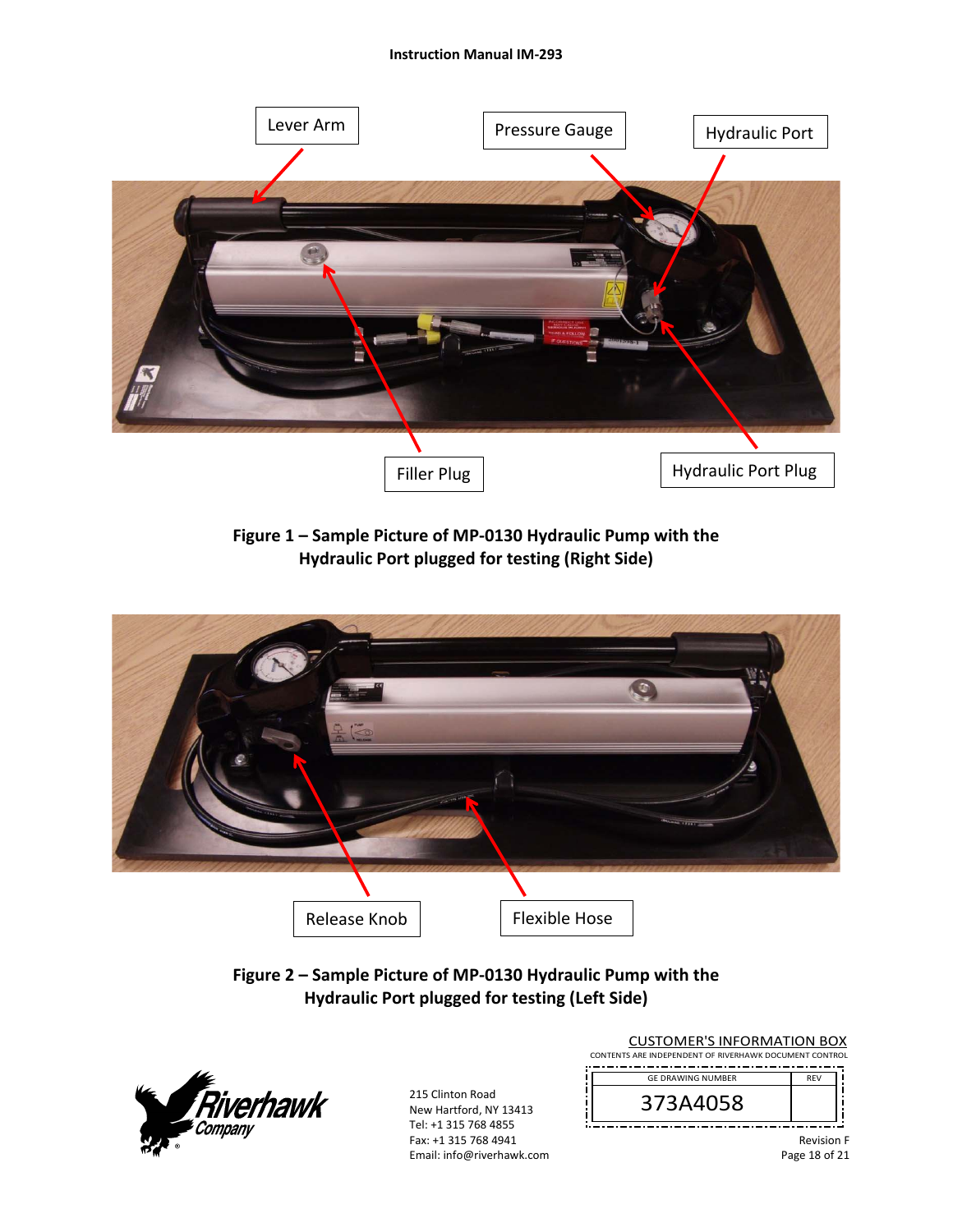

**Figure 3 ‐ Sample Picture of AP‐0532 Hydraulic Pump with the Hydraulic Port plugged for testing (Top View)** 



215 Clinton Road New Hartford, NY 13413 Tel: +1 315 768 4855 Fax: +1 315 768 4941 Email: info@riverhawk.com

<u>iL</u>

| <b>CUSTOMER'S INFORMATION BOX</b>                      |  |  |
|--------------------------------------------------------|--|--|
| CONTENTS ARE INDEPENDENT OF RIVERHAWK DOCUMENT CONTROL |  |  |

| <b>GE DRAWING NUMBER</b> | <b>RFV</b> |
|--------------------------|------------|
| ⊃<br><b>DCUPAC</b>       |            |
|                          |            |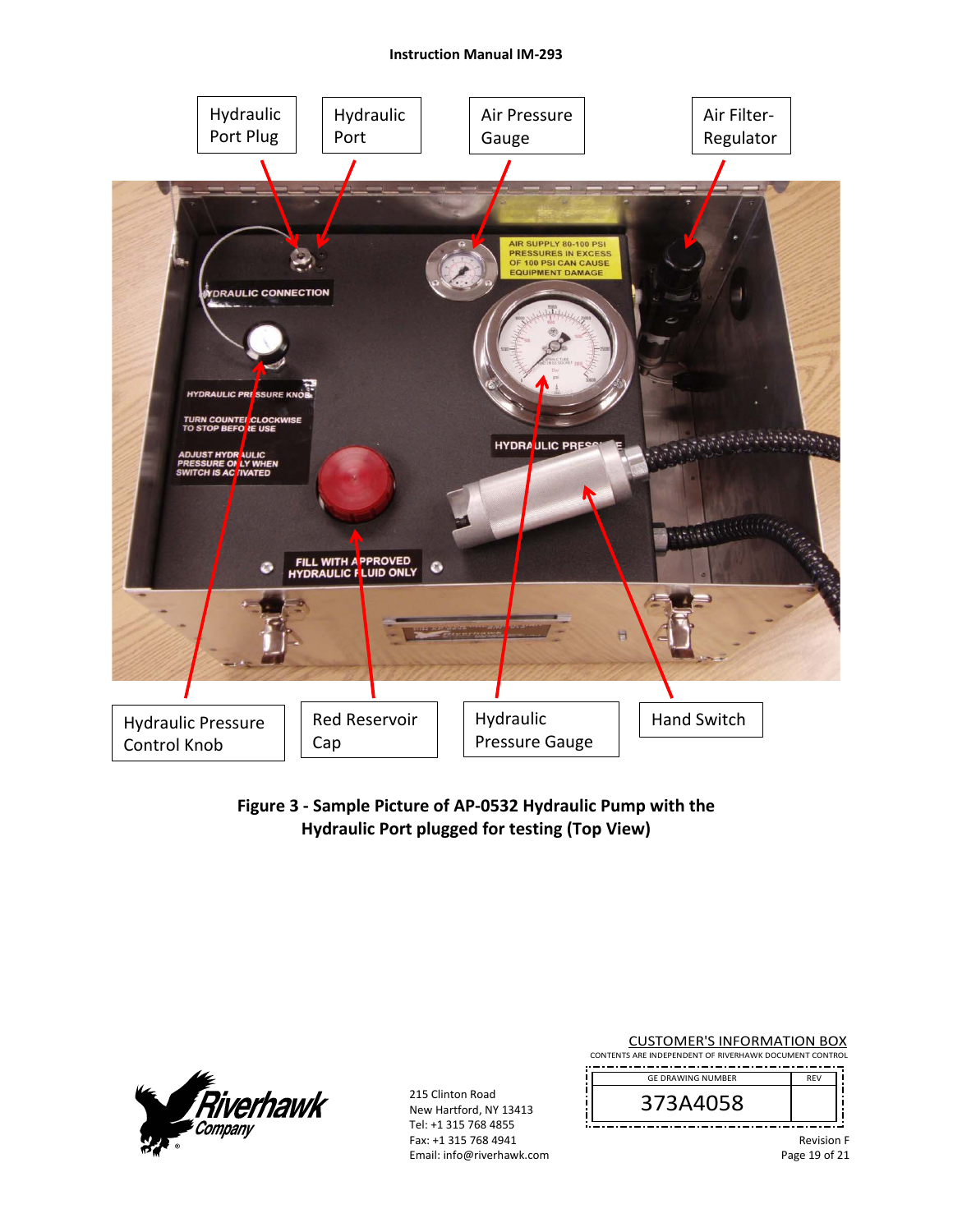

**Figure 4 ‐ Sample Picture of AP‐6048 Hydraulic Pump with the Hydraulic Port plugged for testing (Top View)** 



215 Clinton Road New Hartford, NY 13413 Tel: +1 315 768 4855 Fax: +1 315 768 4941 Email: info@riverhawk.com

Ĭ.

| <b>CUSTOMER'S INFORMATION BOX</b>                      |  |  |
|--------------------------------------------------------|--|--|
| CONTENTS ARE INDEPENDENT OF RIVERHAWK DOCUMENT CONTROL |  |  |

| <b>GE DRAWING NUMBER</b> | <b>RFV</b> |
|--------------------------|------------|
| ⊃<br>9099                |            |
|                          |            |